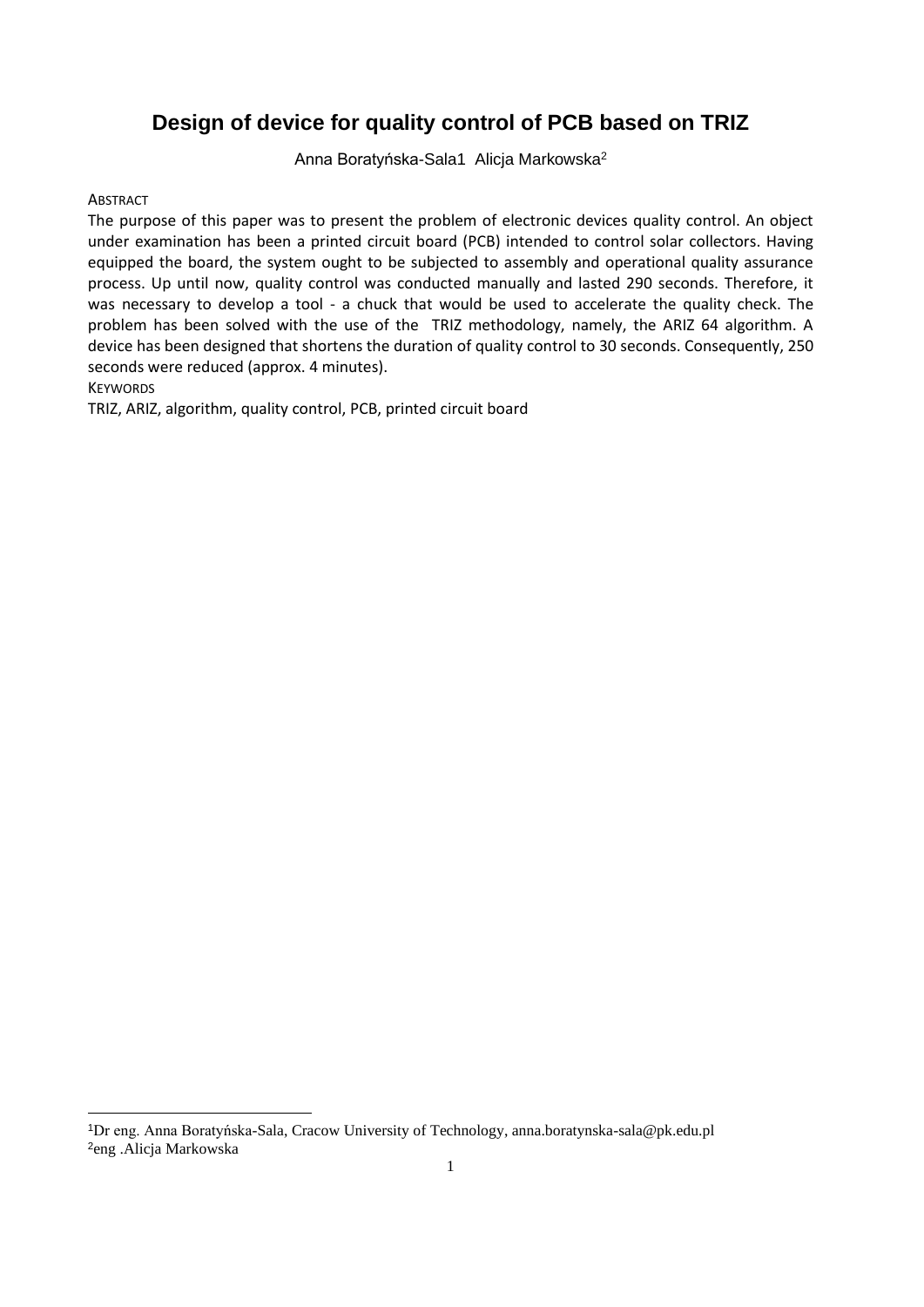#### **Introduction**

The small company produces instrumentation for control of solar collectors. For this purpose, the company must carry out checks on the electronic part used as the controller microprocessor controller solar collector. Control is carried out manually by an employee and it takes 280 seconds (over 4 minutes).

The company wants to eliminate manual controls and develop a device that will speed up the process. It is necessary to shorten the duration of the operation.

The TRIZ method was used to solve the problem.

TRIZ (Theory of Inventive Problem Solving) is used in case of the emergence of a deadlock in the process of pre-design analysis, caused by conflicting requirements in relation to the product and its components. TRIZ divides inventive problems into five categories. The first category includes problems of an essentially engineering nature, i.e. problems that do not require any special creativity. It is generally believed that TRIZ is not sufficiently effective in solving the tasks of the first and second category; they are very basic and lie entirely within the competence of the engineer. Nevertheless, sometimes, it turns out that TRIZ can be applied also in jobs included in the first category, disciplining the design process and ensuring its solution at the lowest cost with the use of simple and cheap methods [1][2][3].

At the outset, there are three stages in the process of solving technical problems using TRIZ methodology:

- neutral description of the situation,
- definition of "Undesirable effect" leading to the formulation of "innovative situation",
- an "innovation task" resulting from the combination of neutral description, adverse side effects and the goal to be achieved. [4][5][6]

The goal to be achieved is often formulated as an "Ideal Final Result" (IFR), which is being built assuming the absence of any restrictions related with material, cost and time. The IFR is not always achievable in 100%, but it is always a kind of signpost for the designer and a guide in finding answers to the questions: what are the obstacles to achieving the IFR? under what conditions these obstacles will disappear? do we need to solve the fundamental task, or maybe it will be enough to solve the "bypass" task and this "bypass" task will show us the proper course of the analysis?

#### **Problem solving by TRIZ methodology**

#### 1. **Neutral description of the situation**

In a plant of industrial electronics, a printed circuit board has been developed. Its task is to operate in a controller (Fig. 01) provided for the control of solar collectors. As usual, after completion of the PCB design and assembly, it is necessary to check the quality of both installation and operation.[7]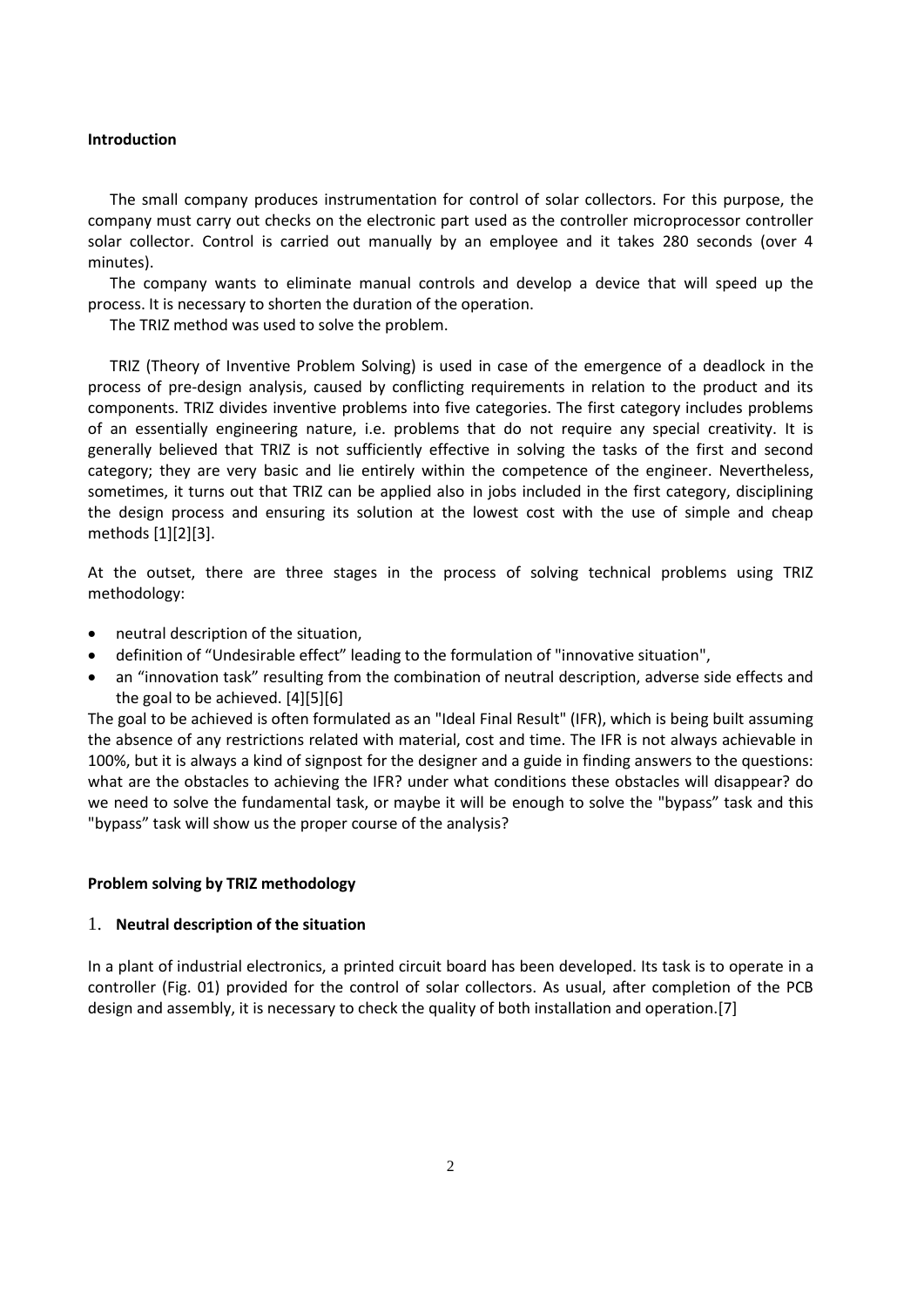

Fig. 01 A printed circuit board

The task was to find a solution that would streamline the complicated process of inspection and provide instrumentation capable of performing this function. The object of the test was the electronic circuit assembled on the printed circuit board.

The system is provided with a keyboard, display, power supply transformer, microprocessor, clock chip, measurement circuits, power phase synchronization circuits, relays for control of output circuits (motor, pump, fan), temperature measurement circuits, temperature - resistance transducers and assembly elements.

Correctness of the assembly of most of these elements is checked electronically. The system is via USB connected to a programmer and computer. First, the system is programmed. This involves attaching the programmer to a proper connector in the system and running the pre-written software. Validation is done by presenting different intermediate temperatures (-10, 30, 60°C) and checking whether the values obtained are within the tolerance limits. Based on this data, the computer determines if the measurement circuit is operating in a correct mode. If the circuit is not functioning properly or the results obtained do not meet the criteria set previously (do not fall within the tolerance limits), the microprocessor discovers an error, which means incorrect connection of soldered elements. The software then performs verification and tests the high voltage outputs. Positive outcomes of this study indicate that all components have been properly installed and provided with conductivity. For confirmation that all these operations have been performed correctly, a final report is made..

Additionally, the device is subjected to optical control and checking of the buttons. To enable the application of numerical control algorithm, it is necessary to connect the tested system to the test software. This operation is done entirely by hand. The first stage consists in visual checking if all elements are in the right places and none is missing, and if there is no visible damage. The next stage involves programming of the microprocessor. To do this, it is necessary to connect the power cord to the system, hold the board in position with the display turned down, and then insert and hold the programmer connector composed of six pins. Next the programming process lasting approximately one and a half minutes starts, and during this process all components must be manually kept together to prevent their uncontrolled disconnection. When this operation is completed, the programmer seat has to be removed, the power turned off and the board returned to its starting display-up position. The next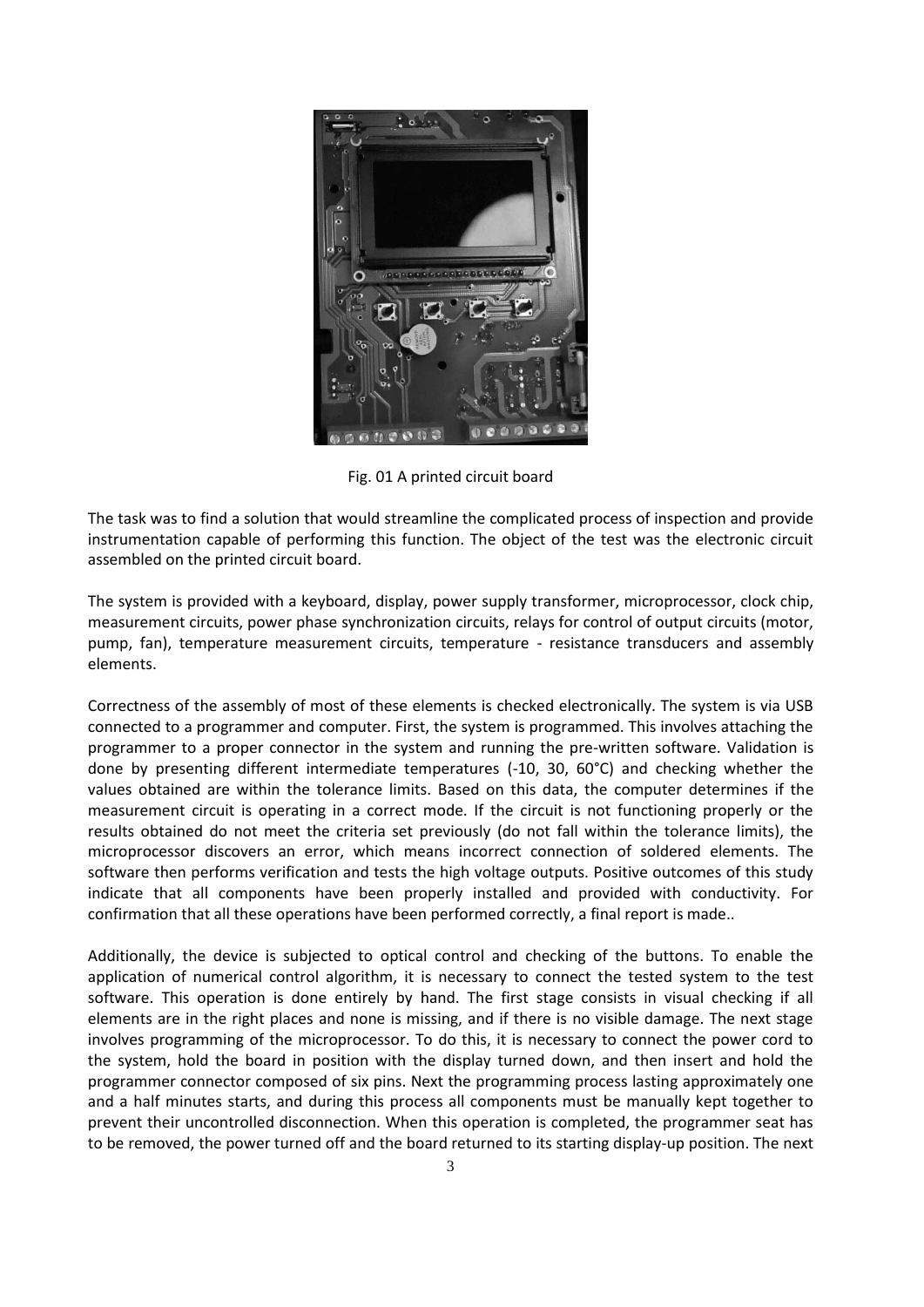step involves fastening with screws the tester cables to the connectors on the board. To each of the 17 pins (controller outputs), the corresponding cables must be screwed in sequence. Then the device is placed on an insulating base, to protect the product from damage and the operator from electric shock. A test program is actuated and it calibrates the input and output status via a numerical control algorithm, as described above. The task of the operator is to check whether the process is running correctly, and this is done by optical control of the diodes lighted at a predetermined time instant. Then all the buttons and displays are tested. When the button is pressed, the circuit closes. The result of normal operation is the response shown on the display. This also answers the question whether the screen is functioning properly. With the inspection process completed, the power supply is switched off and all connections are detached.

## 2. **Undesirable effect**

Under these circumstances, the " undesirable effect" will include all those activities that generate waste of time or require special attention.

In the context of the tasks described in this study, time-consuming is handling of the pins: 6 pins at first, and 17 pins in the next stage. The adopted technology which consists in fastening the cables with screws and holding tightly the assembled device to protect it from getting spontaneously disconnected is obviously only a temporary solution, generating loss of time and leading to errors and mistakes.

### 3. **Innovation task**

The initial and at the same time principal innovation task will be the elimination of excessive workload associated with connecting the board to cooperating objects. This means eliminating the operation of fastening with screws 17 cables to 17 pins and also eliminating the operation of holding the device and maintaining manually contact between the six pins to enable the processor programming.

#### **4. Problem solving tools based on technical indicators and matrix of associations**

The tool preferred by TRIZ and often used independently is a method of technical system indicators (the improvement of one indicator can result in the deterioration of another), elementary principles of invention extracted from the hundreds of thousands made inventions, and matrix with selection rules. Table I lists the aforementioned indicators.[8]

Table 1. The list of technical system indicators which tend to deteriorate with the continuous system evolution [9]

| 1. Weight of moving object     | 21.Power                             |
|--------------------------------|--------------------------------------|
| 2. Weight of stationary object | 22. Loss of Energy                   |
| 3. Length of moving object     | 23. Loss of substance                |
| 4. Length of stationary object | 24. Loss of Information              |
| 5. Area of moving object       | 25. Loss of Time                     |
| 6. Area of stationary object   | 26. Quantity of substance/the matter |
| 7. Volume of moving object     | 27. Reliability                      |
| 8. Volume of stationary object | 28. Measurement accuracy             |
| 9. Speed                       | 29. Manufacturing precision          |
| 10. Force (Intensity)          | 30. Object-affected harmful factors  |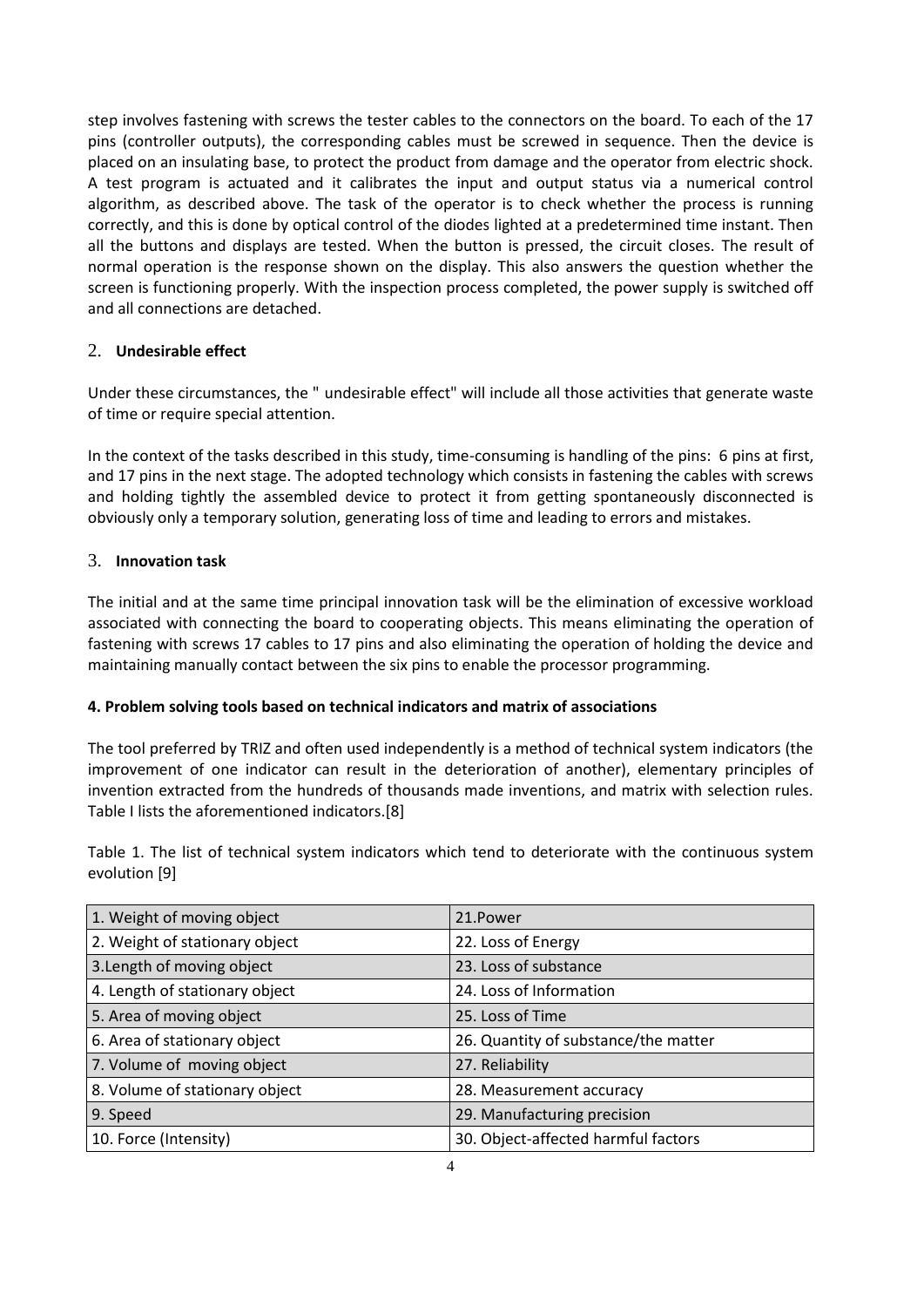| 11. Stress or pressure                      | 31. Object-generated harmful factors      |
|---------------------------------------------|-------------------------------------------|
| 12. Shape                                   | 32. Ease of manufacture                   |
| 13. Stability of the object's composition   | 33. Ease of operation                     |
| 14. Strength                                | 34. Ease of repair                        |
| 15. Duration of action of moving object     | 35. Adaptability or versatility           |
| 16. Duration of action by stationary object | 36. Device complexity                     |
| 17. Temperature                             | 37. Difficulty of detecting and measuring |
| 18. Illumination intensity                  | 38. Extent of automation                  |
| 19. Use of energy by moving object          | 39. Productivity                          |
| 20. Use of energy by stationary object      |                                           |

The first step is to express conflicts which occur in the system using the above mentioned indicators. In Table 2 are given times necessary to perform each step.

| <b>Operation</b>                                     | <b>Time</b>     |
|------------------------------------------------------|-----------------|
| Connecting the device to the programmer              | 20s             |
| Programming                                          | 180s            |
| Connecting the device to the computer                | 120s            |
| Starting the program                                 | 10 <sub>S</sub> |
| Calibration of settings                              | 120s            |
| Testing correct operation of the program             | 120s            |
| Testing correct operation of the buttons and display | 10s             |
| Disconnecting the device                             | 120s            |
| <b>Total duration of the process</b>                 | <b>700s</b>     |
| <b>Total duration of the operator work</b>           | 280s            |

Table 2. Time necessary to perform each step.

It is easy to notice that the main objective of the task imposed will be to shorten the time of connecting and disconnecting the board to and from the power supply source and testing system, performed so far by fastening with screws the connecting cables to 17 pins.

This will improve the technical indicator called:

- 25 Loss of time, and will result in:
- 37 Less complex control and measurement
- 33 Easy operation
- 32 Easy manufacture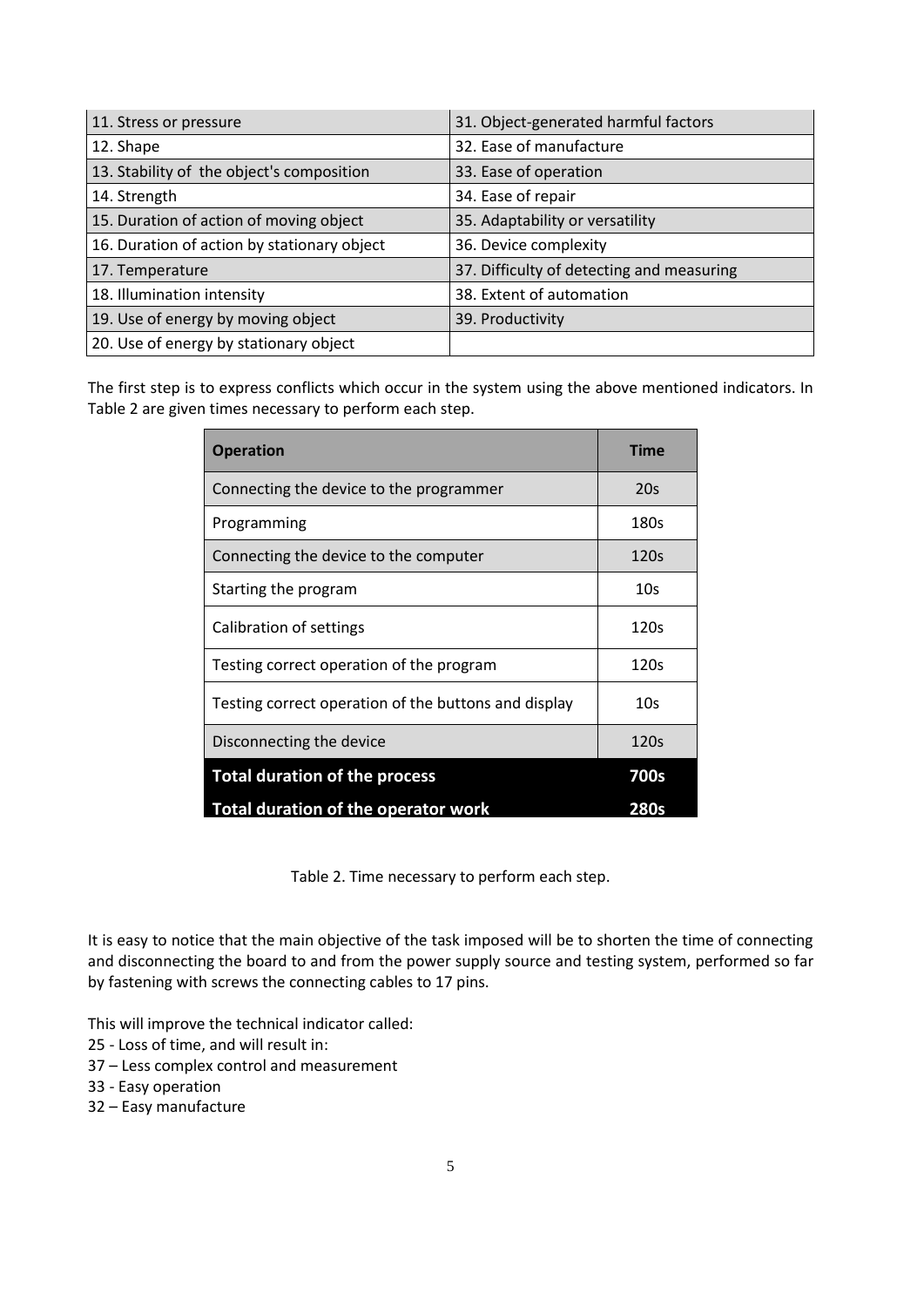As a result of the improvement of these indicators, the deterioration of other indicators mentioned below can be expected, including:

29. Manufacturing accuracy

27. Reliability

36. System complexity

The indicators were combined in conflicting pairs and with the help of the "matrix of associations", the numbers of "elementary principles", i.e. proposals for changes in the system, were found. It would be difficult to show the whole matrix, and therefore only a fragment is presented below.

|    | <b>Worsening Feature</b>                 |                  |                    |                 |                                                      |                           |                    |                       |                       |                     |
|----|------------------------------------------|------------------|--------------------|-----------------|------------------------------------------------------|---------------------------|--------------------|-----------------------|-----------------------|---------------------|
|    | <b>Improving</b><br>Feature              |                  | Webstrand Medicans |                 | Weight of end on a y avien<br>Length of meding sheet | Lends of end on a y allow |                    | Area of moving onless | Area of each oney and | Valume of marks ash |
|    |                                          |                  |                    |                 |                                                      |                           |                    |                       |                       | Volume of 5         |
|    |                                          | 1                | $\overline{2}$     | 3               | 4                                                    | 5                         | 6                  | 7                     | 8                     | 9                   |
| 1  | Weight of moving object                  | ÷                |                    | 15.8.<br>29,34  |                                                      | 29, 17,<br>38, 34         |                    | 29.2.<br>40.28        |                       | 2.8.<br>15, 38      |
| 2  | Weight of stationary object              |                  | $\ddot{}$          |                 | 10.1.<br>29, 35                                      |                           | 35.30.<br>13.2     |                       | 5.35.<br>14.2         |                     |
| 3  | Length of moving object                  | 8. 15.<br>29, 34 |                    | ÷               |                                                      | 15, 17,<br>4              |                    | 7, 17,<br>4,35        |                       | 13, 4,<br>8         |
| 4  | Length of stationary object              |                  | 35.28.<br>40.29    |                 | ÷                                                    |                           | 17.7.<br>10, 40    |                       | 35.8.<br>2.14         |                     |
| 5  | Area of moving object                    | 2. 17.<br>29.4   |                    | 14, 15,<br>18.4 |                                                      | ÷                         |                    | 7.14.<br>17.4         |                       | 29.30.<br>4.34      |
| 6  | Area of stationary object                |                  | 30.2.<br>14, 18    |                 | 26, 7,<br>9.39                                       |                           | ÷                  |                       |                       |                     |
| 7  | Volume of moving object                  | 2.26.<br>29, 40  |                    | 1, 7, 4.<br>35  |                                                      | 1, 7, 4,<br>17            |                    | ÷                     |                       | 29.4.<br>38.34      |
| 8  | Volume of stationary object              |                  | 35.10.<br>19, 14   | 19.14           | 35.8.<br>2, 14                                       |                           |                    |                       | $\ddot{}$             |                     |
| 9  | <b>Speed</b>                             | 2.28.<br>13, 38  |                    | 13, 14,<br>8    |                                                      | 29.30.<br>34              |                    | 7.29.<br>34           |                       | ÷                   |
| 10 | <b>Force (Intensity)</b>                 | 8.1.<br>37.18    | 18, 13,<br>1.28    | 17.19.<br>9.36  | 28, 10                                               | 19.10.<br>15              | 18.<br>1.<br>36.37 | 15.9.<br>12.37        | 2.36.<br>18, 37       | 13.28.<br>15, 12    |
| 11 | <b>Stress or pressure</b>                | 10.36.<br>37, 40 | 13, 29,<br>10.18   | 35, 10,<br>36   | 35.1.<br>14.16                                       | 10, 15,<br>36.28          | 10, 15,<br>36, 37  | 6.35.<br>10           | 35.24                 | 6.35.<br>38         |
| 12 | Shape                                    | 8, 10,<br>29.40  | 15, 10,<br>26.3    | 29, 34,<br>5.4  | 13, 14,<br>10.7                                      | 5, 34,<br>4, 10           |                    | 14.4.<br>15.22        | 7.2.<br>35            | 35, 15,<br>34.18    |
| 13 | Stability of the object's<br>composition | 21, 35,<br>2,39  | 26, 39,<br>1, 40   | 13, 15,<br>1.28 | 37                                                   | 2.11.<br>13               | 39                 | 28. 10.<br>19.39      | 34.28.<br>35.40       | 33. 15.<br>28, 18   |
|    |                                          |                  |                    |                 |                                                      | $P = P$ $P = P$           |                    |                       |                       |                     |

Table 3. TRIZ Matrix [9] [10]

By combining selected indicators in conflicting pairs, for each pair, the numbers of the elementary principles that can help in task solving are read from the matrix:

25/29 - 24,26,28,18 25/33 - 04,28,10,34 25/36 - 06.29  $37/29 - 0$ 37/27 - 27,40,28,08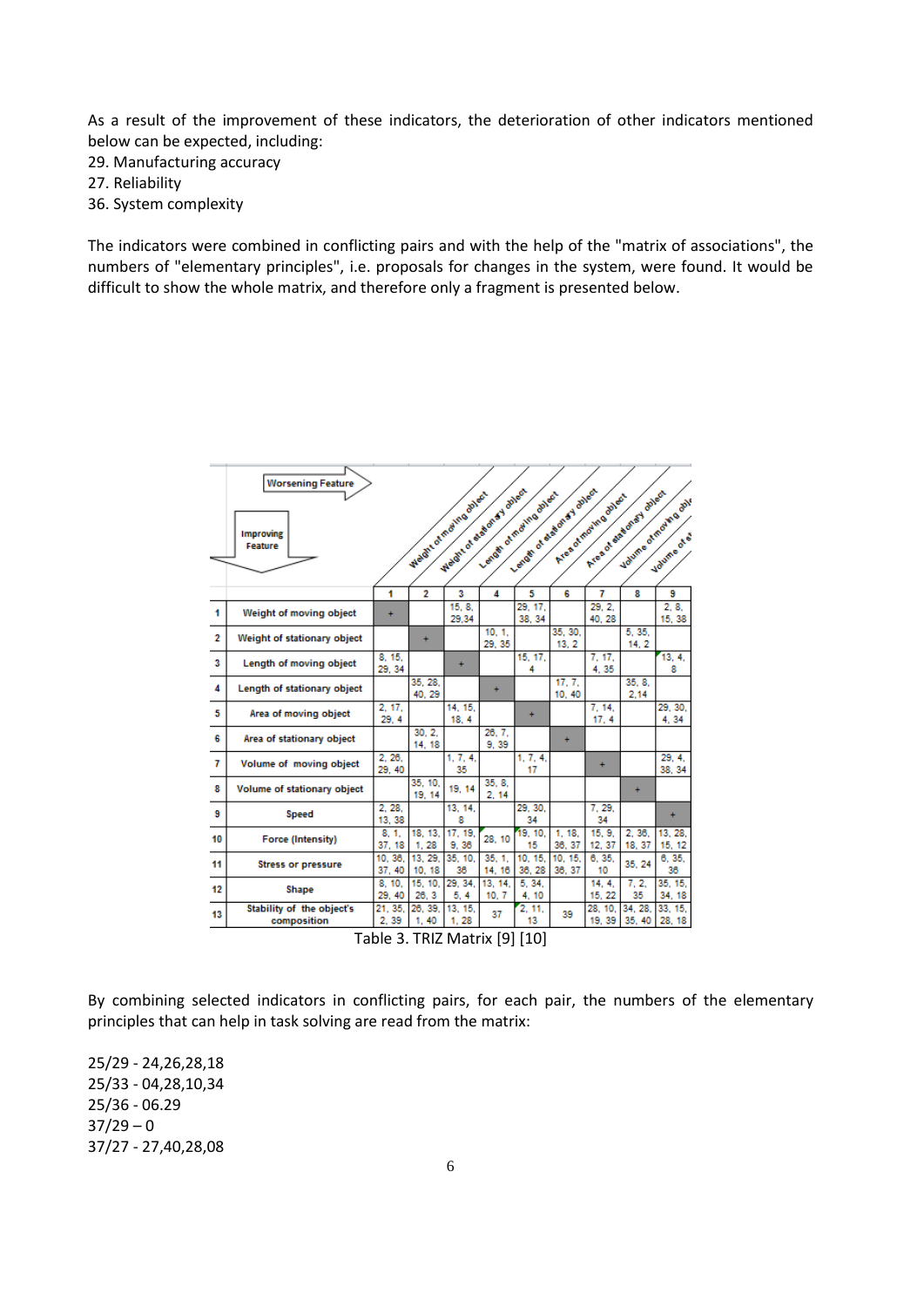37/36 - 15,10,37,28 33/29 - 01,32,35,23 33/27 - 17,27,08,40 33/36 - 32,26,12,17  $32/29 - 0$  $32/27 - 0$ 32/36 - 27,26,01

The principles that re-appear more than two times are 28, 26, 27. From Table 4, a fragment of which is presented below, the content of the proposal has been read.

The elementary principles applied to eliminate the technical contradictions

| Table 4.40 principles [9]       |                                    |  |  |  |  |
|---------------------------------|------------------------------------|--|--|--|--|
| 1.Segmentation                  | 21. Skipping                       |  |  |  |  |
| 2. Taking out                   | 22. "Blessing in disguise"         |  |  |  |  |
| 3. Local Quality                | 23. Feedback                       |  |  |  |  |
| 4. Asymmetry                    | 24. "Intermediary"                 |  |  |  |  |
| 5. Merging                      | 25. Self-service                   |  |  |  |  |
| 6. Universality                 | 26. Copying                        |  |  |  |  |
| 7. "Nested doll"                | 27. Cheap short-living             |  |  |  |  |
| 8. Anti-weight                  | 28. mechanics substitution         |  |  |  |  |
| 9. Preliminary anti-action      | 29. Pneumatics and hydraulics      |  |  |  |  |
| 10. Preliminary action          | 30. Flexible shells and thin films |  |  |  |  |
| 11. Beforehand cushioning       | 31. Porous materials               |  |  |  |  |
| 12. Equipotentiality            | 32. Colour changes                 |  |  |  |  |
| 13. The other way around        | 33. Homogeneity                    |  |  |  |  |
| 14. Spheroidality - Curvature   | 34. Discarding and recovering      |  |  |  |  |
| 15. Dynamics                    | 35. Parameter changes              |  |  |  |  |
| 16. Partial or excessive action | 36. Phase transitions              |  |  |  |  |
| 17. Another dimension           | 37. Thermal expansion              |  |  |  |  |
| 18. Mechanical vibration        | 38. Strong oxidants                |  |  |  |  |
| 19. Periodic action             | 39. Inert atmosphere               |  |  |  |  |
| 20. Continuity of useful action | 40. Composite material films       |  |  |  |  |

#### 26 - Coping

27 – Cheap short-living

28 - mechanics substitution

Besides the principles most likely to re-appear, other principles should also be considered, including:

10 - Preliminary action

 $24 -$  "Intermediary"

The principles disclosed here indicate one reasonable solution, namely the use of strips with male and female pins and exact positioning of board relative to the adjusting device. The mere method of indicators, elementary principles and the matrix of associations cannot provide us with a clear guidance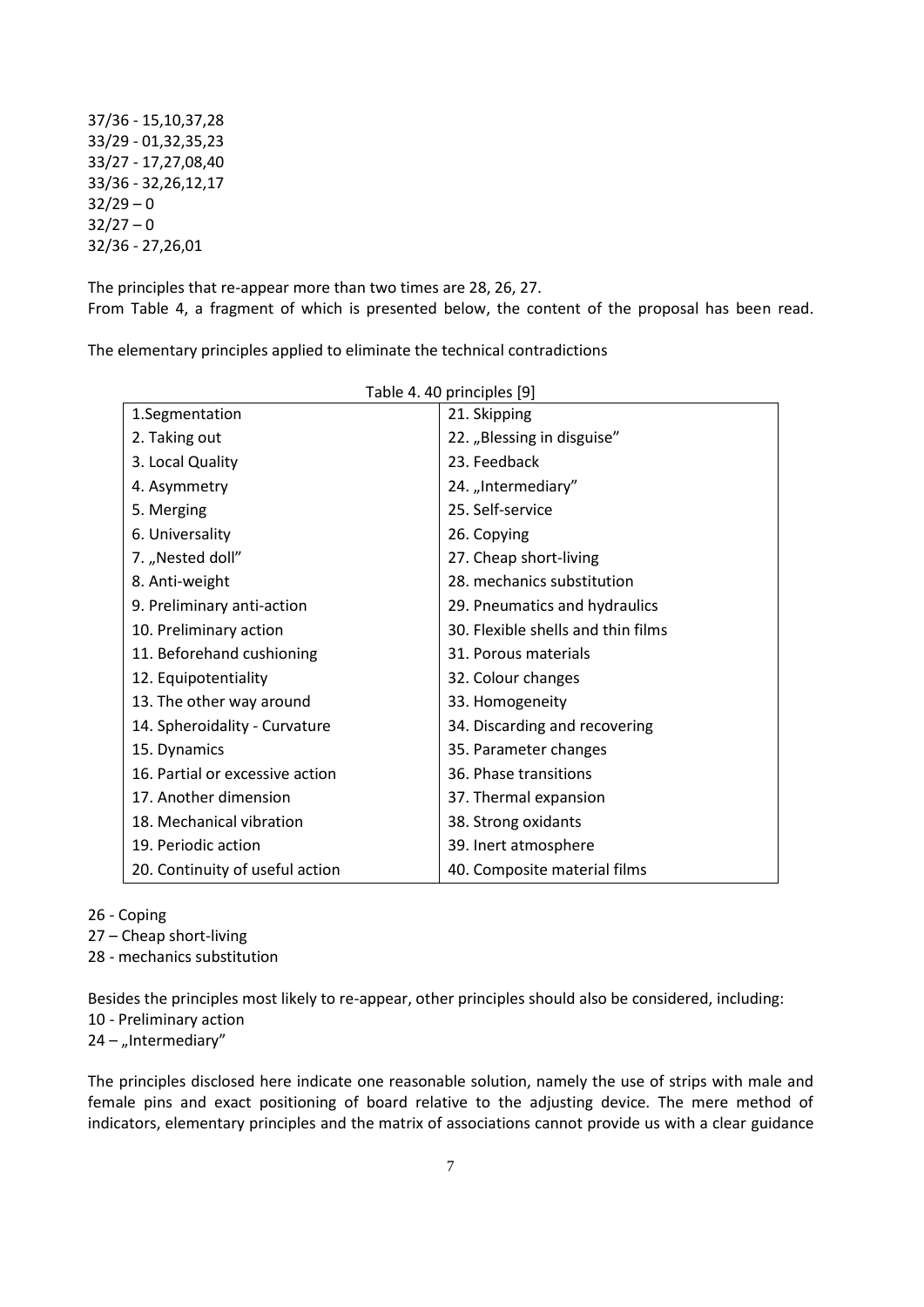in this particular case. The essence of the problem lies in the fact that it is a very "detailed" problem and as such is not fit for system analysis.

## **5. Task solving with the ARIZ - 64 algorithm** [11] [12] [13][14][15][16]

The ARIZ - 64 algorithm is composed of the following step:

## I. **Problem clarification and formulation**

## **Step 1. Determine the ultimate goal**.

Maximum reduction of time necessary for the performance of supporting operations, in this particular case these will be the operations of temporary assembly and disassembly of a large number of cables with pins.

**Step 2. Check if the goal can be reached applying a "bypass" method, which means solving a different task but ultimately leading to the same goal.**

The goal can be achieved by making on the PCB respective tracks that will co-work with tracks made on the auxiliary strip permanently connected to the wiring.

**Step 3. Examine which solution, i.e. fundamental or "bypass", can give better effect**.

"Bypass" solution seems to be much more promising.

**Step 4. Specify the required quantitative indicators: speed, technological susceptibility, accuracy, size, etc.**

The aim should be to reduce to minimum the time taken for connecting and disconnecting the sets with tracks.

**Step 5. Clarify requirements arising from the specific conditions under which the new solution will be implemented.**

The system designed to connect boards to external devices should provide the performance of this operation in the shortest time technically feasible.

## II. **Analytic stage**

**Step 1. Formulate the Ideal Final Result (IFR) (answer the question: what can this result give us?)**

Ideally the board should be inserted with one movement into the base device and connected at the same time to the external device.

**Step 2. Find out what hampers the achievement of IFR (answer the question: where is the obstacle?)** A large number of conductors (17 and 6) which must be properly connected to as many as 17 pins.

**Step 3. Find out why this obstacle is important (answer the question: which factor is directly responsible for the existence of the obstacle?)**

The wires are loose, untied, and easily get "mixed".

**Step 4. Determine under what conditions the IFR would be achievable (answer the question: under what conditions the obstacle is likely to disappear?)**

If wires were bound together in one monoblock, their connecting would be much easier.

## **III. Operating stage**

**Step 1. Check to what extent it might be possible to remove the technical contradictions by the method of replacement (machine, mechanism, process), using the table of typical inventive "tricks"** Checked with no result

**Step 2. Check to what extent it might be possible to introduce changes to the environment of the investigated object and to other objects**

Checked with no result

**Step 3. Adapt solutions from other fields of technology (answer the question: how are similar problems solved in other technical fields of knowledge?)**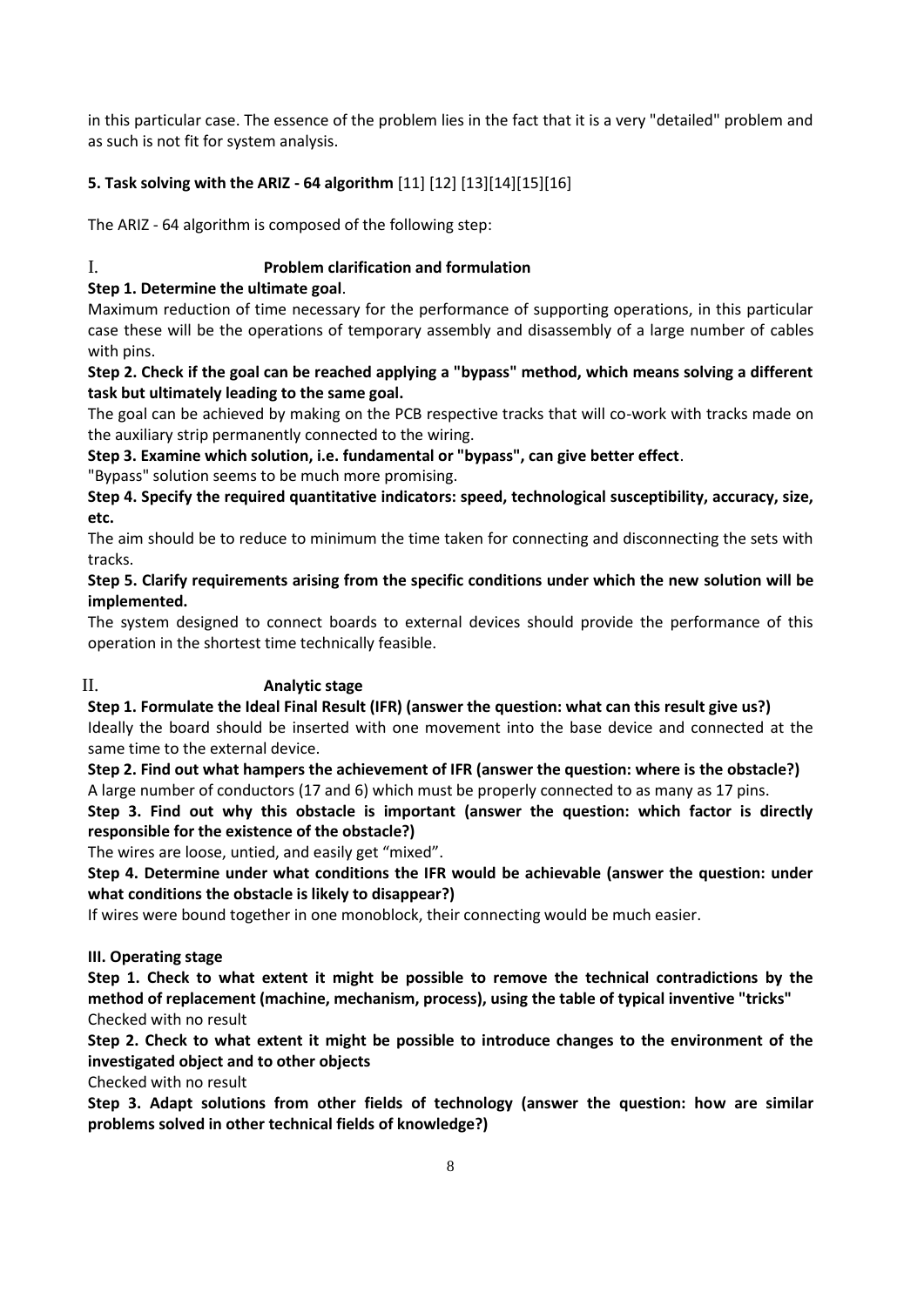The design of computer system uses "male" pins embedded in an insulation strip and a system of "female" pins with the same seat pitch.

## **Step 4. Try to use a "reverse" solution (answer the question: "how are the tasks reverse to this one solved by the technology and what are the chances of using a reverse solution with the "minus sign" in the case under investigation)?**

No corresponding case has been found.

## **Step 5. Use "prototypes" created by nature (answer the question: how does nature solve similar problems)?**

In nature there is the problem of correctly splicing the nerve fibres in the case of trauma suffered by the bundles of fibres (e.g. in the spinal cord). Recent studies suggest that in some circumstances the fibres gain identification markers which indicate appropriate fibres for interconnection. Of course, markers might be implemented in the technology, but this solution would have a limited application only.

### **IV. Synthetic stage**

### **Step 1. Examine how other parts of the object will change after changing its fundamental part.**

Use a system of ready-made (available in the commercial network) contact strips, choose the right pitch to embed pins and adapt the board and cooperating equipment to the system of connections made with the use of strips.

### **Step 2. Examine how objects cooperating with the fundamental object will change**.

Adjust the system of tracks to the use of contact strips.

**Step 3. Examine the possibility of extending and varying the use of the object being changed.**

Enter as a rule the use of ready-made strips with female and male pins embedded in them.

**Step 4. Use the obtained new idea (or idea reverse to the obtained one) to solve other technical tasks.** It is possible to slightly modify the contact strips with "contact pads" placed on boards cooperating with other contact strips or with analogical boards provided also with contact pads. The method of "contact pads" can reduce the volume of the whole connection and may prove useful also in some other cases.

From the above it follows that ARIZ - 64 recommends the use of a system of contact strips. However, it should be remembered that the case we are dealing with is only a simple elementary task. There still remains one problem. To make the system of contact strips active, the following conditions must be satisfied:

- closing movement of all pins must be carried out in one plane and in one direction.
- to ensure that male pins are unerringly connected with female pins, proper referencing of the board must be provided following the rules of setting items in jigs.

Introducing the system of contact strips significantly reduces the time necessary for the quality control of PCB and its accessories (see Table 5).[17]

Table 5. Comparison of an average duration of processes with and without the use of a tool for quality control.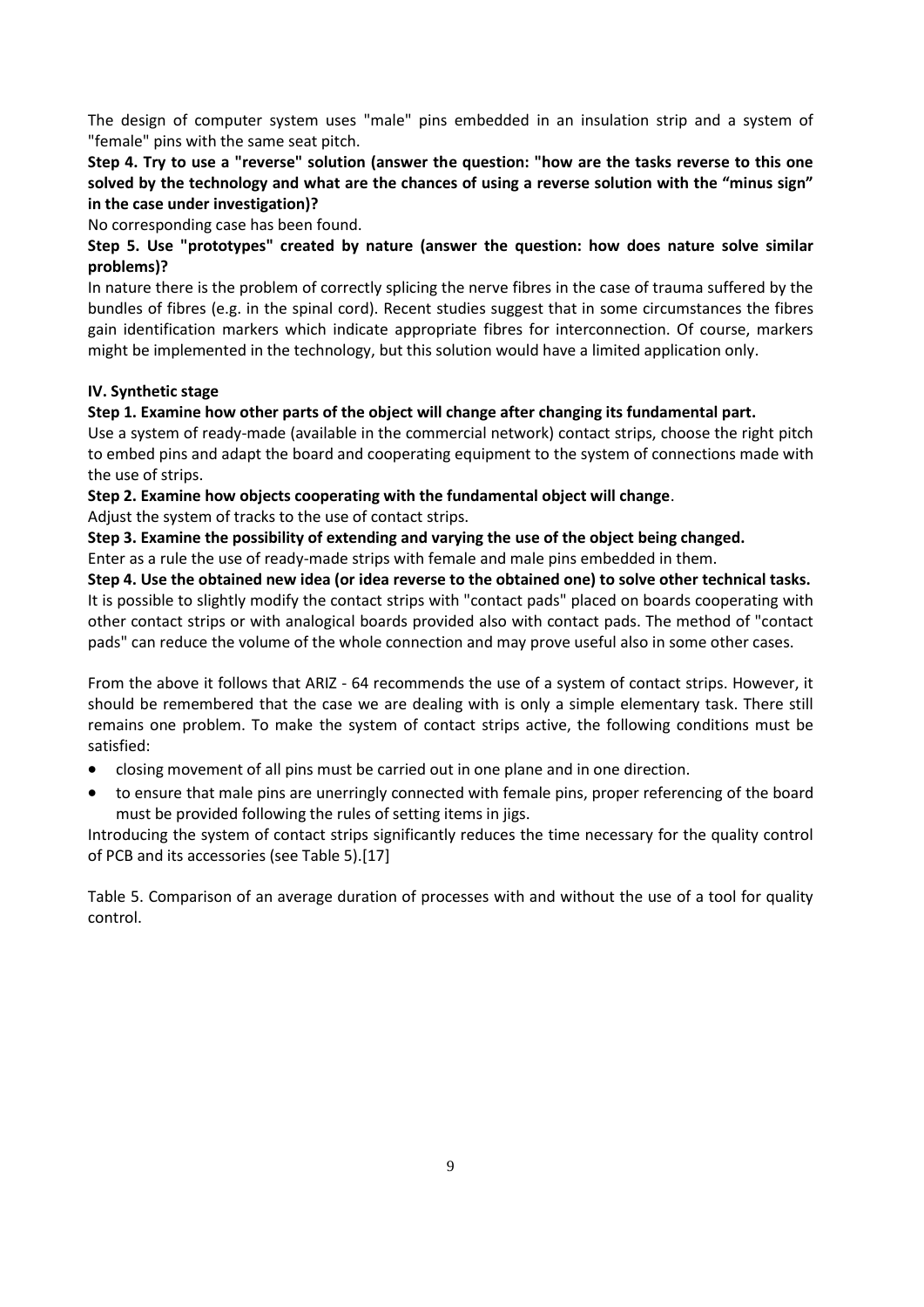| <b>Operation</b>                                     | Time before     | <b>Time after</b> |
|------------------------------------------------------|-----------------|-------------------|
| Connecting the device to the programmer              | 20s             | 5s                |
| Programming                                          | 180s            | 180s              |
| Connecting the device to the computer                | 120s            | 0s                |
| Starting the program                                 | 10 <sub>s</sub> | 10 <sub>s</sub>   |
| Calibration of settings                              | 120s            | 120s              |
| Testing correct operation of the program             | 120s            | 120s              |
| Testing correct operation of the buttons and display | 10s             | 10 <sub>S</sub>   |
| Disconnecting the device                             | 120s            | 5s                |
| <b>Total duration of the process</b>                 | 700s            | 450s              |
| Total duration of the operator work                  | <b>280s</b>     | 30 <sub>s</sub>   |

Final product - device for quality control of printed circuit boards.



Fig. 02 Visualisation of a quality control device and its 3D printed version.

#### Conclusions

The problem has been solved with the use of the TRIZ methodology, namely, the ARIZ 64 algorithm. A device has been designed that shortens the duration of quality control to 30 seconds. Consequently, 250 seconds were reduced (approx. 4 minutes).

Small businesses knowing the TRIZ method can solve their own problems themselves.